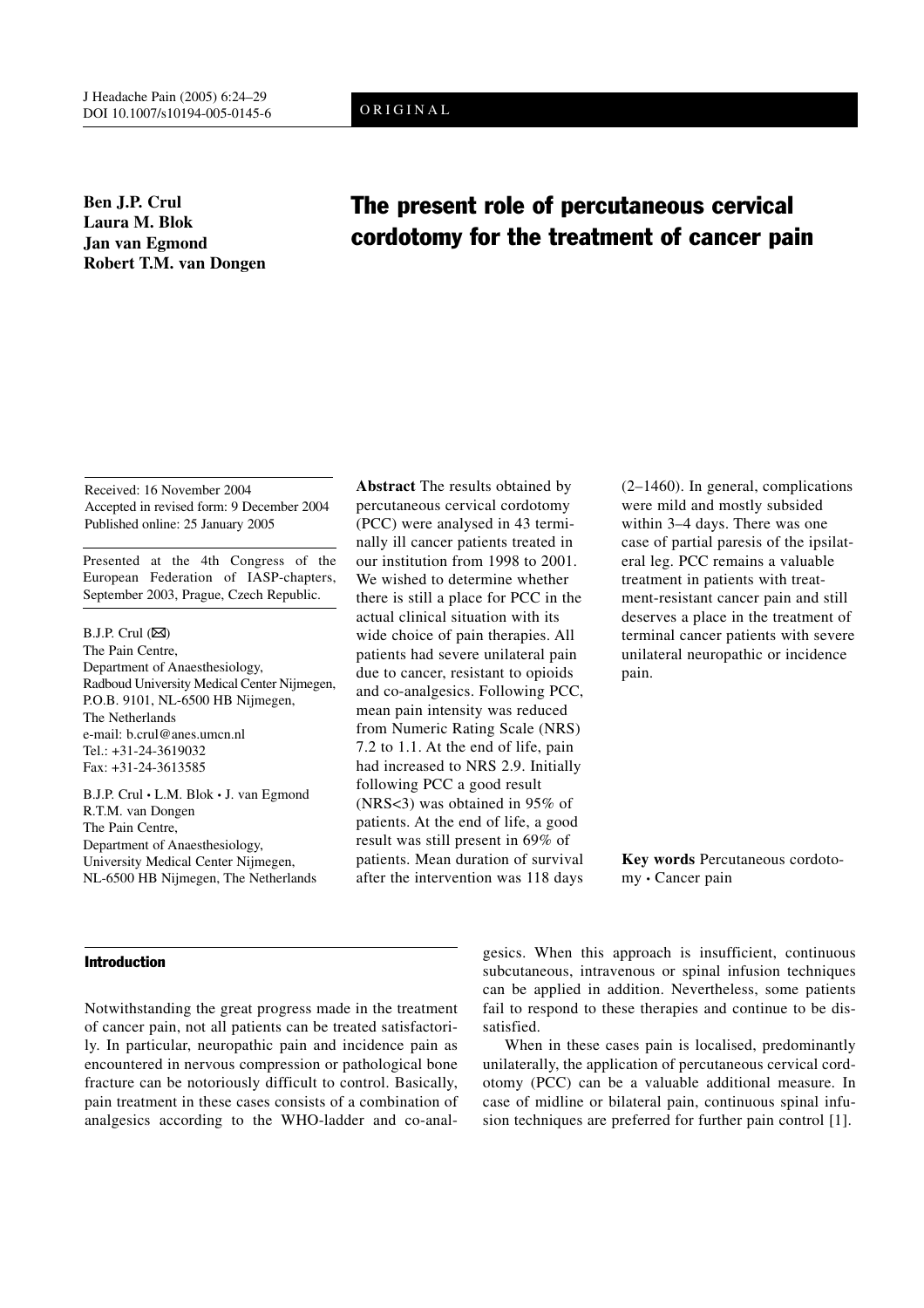PCC was introduced in 1965 by Mullan and Rosomoff for the treatment of unilateral intractable cancer pain. PCC consists of a percutaneously applied interruption of the spinothalamic tract in the spinal cord at the spinal level CI–II [2]. Until the mid-1980s the method was frequently applied and was considered as a major tool in the treatment of severe cancer pain, but its popularity decreased considerably due to the availability of oral and transdermal analgesic therapy. Following the introduction of continuous spinal infusion techniques, a further decline occurred in the number of patients treated [3]. This article tries to answer the question whether there is still a place for PCC within the wide array of the actual therapeutic possibilities by analysing the results obtained in our institution with 43 terminally ill cancer patients suffering from intractable unilateral pain and submitted to PCC. All these patients had full access to anticancer therapies and current analgesic measures.

#### Patients and methods

In a retrospective study the records of all patients  $(n=43)$  who underwent a PCC during the period 1998–2001 in our institution, were analysed (see Table 1). Approval was obtained from the hospital ethical commission.

Registered were demographics, primary tumour, Karnofsky performance status scale (Karnofsky Index rating from 0 to 100, 0=dead, 100=no complaints), sites of pain, type of pain, duration of pain prior to PCC, the duration of treatment in our institution prior to PCC, intake of opioids before and following PCC and before death, Numeric Rating Scores (NRS, 0=no pain, 10=pain as bad as imaginable) before and after PCC and before death, duration of effect, side effects and complications. Treatment consisted of a multimodal therapeutic approach including medical, psychosocial and spiritual aspects.

Before PCC, patients were treated according to the WHOladder. Opioids were titrated to the level for obtaining satisfactory pain relief or the occurrence of unacceptable side effects.

|  | Table 1 Demographic data (n=43, male=32) |  |  |
|--|------------------------------------------|--|--|
|--|------------------------------------------|--|--|

|                                  | Median | Range         | Mean  | SD    |
|----------------------------------|--------|---------------|-------|-------|
| Age, years                       | 59.30  | $29.3 - 85.8$ | 59.20 | 12.81 |
| Duration of<br>symptoms, months  | 6.00   | $0.3 - 31.0$  | 8.00  | 6.75  |
| Duration of<br>treatment, months | 1.50   | $0.1 - 20.0$  | 3.38  | 4.86  |
| Karnofsky index, mean 60.00      |        | $30.0 - 90.0$ | 60.20 | 16.00 |

The majority of patients (30/43) suffered from neuropathic pain insufficiently relieved by a combination of tricyclic antidepressants and anticonvulsants. Incidence pain or pain on movement was present in 23/43 patients.

Previous to PCC, continuous spinal infusion techniques were applied in 7 patients. Two patients received an epidural infusion and 5 patients intrathecal infusions with a combination of morphine and bupivacaine.

Patients were offered the possibility of PCC when they suffered from unilateral pain below the spinal segment C5, not responding to maximal symptomatic therapy as mentioned above.

Contraindications were blood coagulation disorders, severely reduced ventilatory functions ( $FEV<sub>1</sub><12$  ml/kg BW) and presumed inability of the patient to cooperate during the procedure.

PCC was carried out by using a two-needle technique. Under direct lateral vision by use of a C-arm image intensifier, a 22 gauge spinal needle is inserted at the level C1–C2 to reach the anterior part of the intrathecal space. Once the needle is inside the intrathecal space, a contrast dye (Lipiodol Ultrafluide, Guerbet Laboratoires, 93600 Aulnay-sur-Blois, France) is injected and three lines become visible: the most anterior line shows the delineation of the anterior border of the spinal cord, the second line represents the dentate ligament and finally the third line is the projection of the posterior dura mater. The spinothalamic tract is positioned just anterior to the dentate ligament. Now a 20-gauge needle allowing the introduction of a Levin thermocouple electrode is aimed just anterior to the dentate ligament, the position of the spinothalamic (pain) tract (Radionics, Burlington, MA, USA). After introduction of the tip of the electrode into the spinal cord, stimulation is performed using currents with frequencies of 2 Hz and 50 Hz. Stimulation with 2 Hz generally provokes contractions of the longus colli musculature at 0.5–1 V. Any other contractions are an indication that the tip of the electrode is in the corticospinal (motor) tract. A lesion here would provoke a paresis of the interested muscles. Repositioning of the needle more anteriorly is needed. Sensory tracts are identified by 50 Hz stimulation. When the tip of the electrode is inside the spinothalamic tract, intensities of 0.1–0.3 V can provoke temperature sensations (warmth or cold) in the corresponding part of the contralateral body half. After meticulous assessment of the correct position of the electrode tip by repeated stimulation, a radiofrequency lesion is made resulting in a tip temperature of 90°C for 10 s. Directly following the lesioning, pinprick tests are performed to assess the eventual occurrence of an eventual analgesic area. The technique is described extensively elsewhere [4].

When appropriate, remifentanil was administered intravenously for the reduction of apprehension and stress or to make a recumbent position of the patient possible. A starting dose of remifentanil 3–4 µg/kg BW in 4–5 min was given followed by a continuous intravenous infusion of remifentanil 0.2–0.3 µg/kg BW/min.

If needed, a continuous intravenous infusion of propofol 2–4 µg/kg BW/min was added. Oxygen was added by a nasal catheter 1–2 l/min. Monitoring consisted of EKG and pulse oximetry. Care was taken to ensure that patients were still able to communicate verbally during the whole procedure. The mean duration of PCC was approximately 40 min.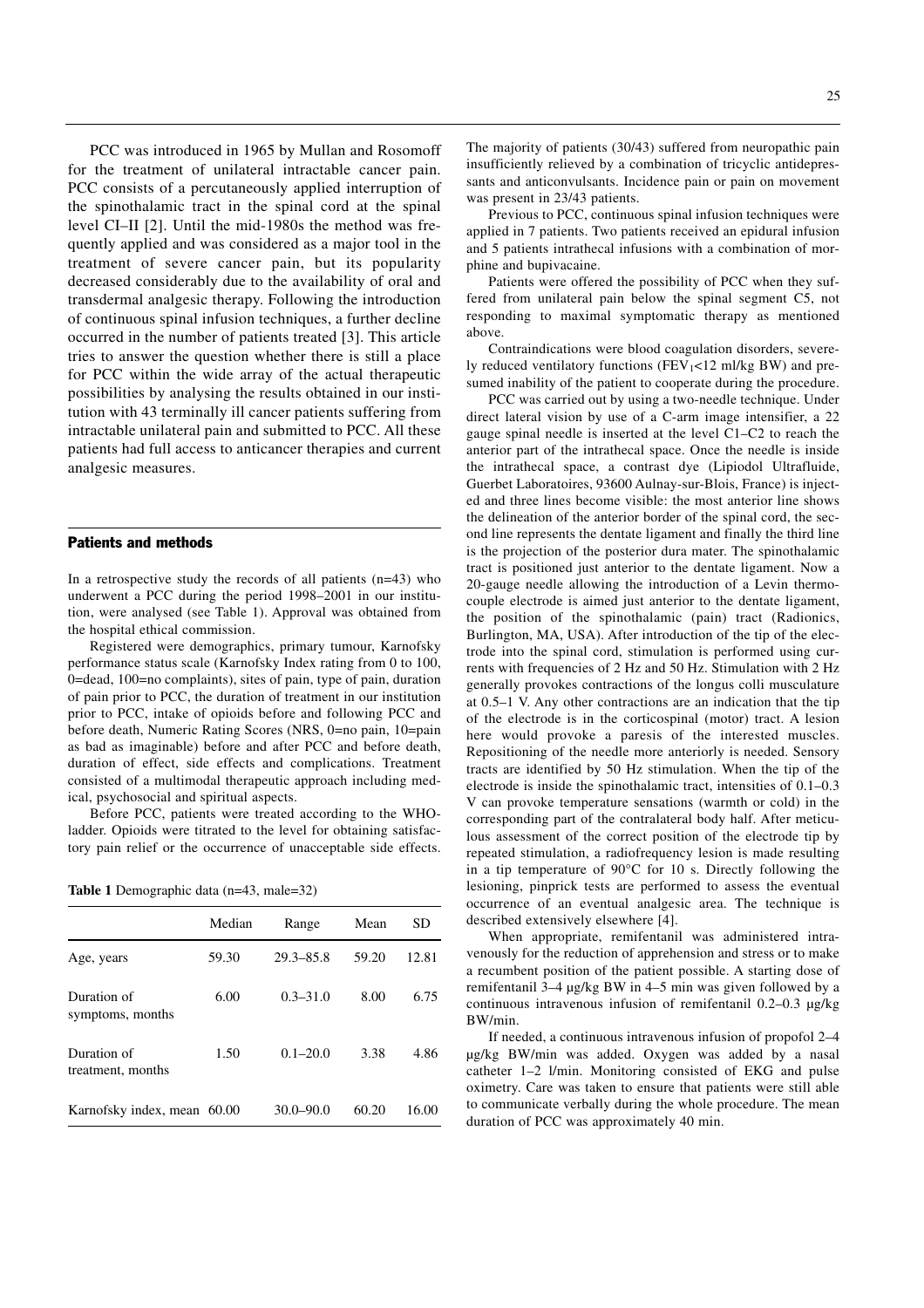## **Results**

Table 2 gives an overview of all patients with diagnosis, pain type, intake of opioids before PCC and after PCC and NRS rating before PCC, after PCC, and before death. Two patients died within one week following PCC. Death was not directly related to PCC.

Directly following PCC, 41/43 patients reported a good result (NRS≤4). During follow up until death, 34/40 patients in our series submitted to PCC obtained good pain control (NRS≤4) (Tables 3 and 4).

In four patients (patient numbers 6, 21, 33 and 42), PCC had to be repeated within one month due to incomplete blockade. In three patients this was successful. The

**Table 2** Overview of patients

| Number         | Age at<br>cord.<br>(years) | Diagnosis                     | Pain type                | Localisation<br>of pain | Karnofsky<br>index <sup>§</sup> | Opioids<br>before | Opioids<br>after | $NRS^*$<br>before | <b>NRS</b><br>after | <b>NRS</b><br>last | Survival Spinal | inf. pre<br>PCC      | Spinal<br>inf. post<br>PCC | Remarks                                   |
|----------------|----------------------------|-------------------------------|--------------------------|-------------------------|---------------------------------|-------------------|------------------|-------------------|---------------------|--------------------|-----------------|----------------------|----------------------------|-------------------------------------------|
| $\mathbf{1}$   | 71.7                       | Mesothelioma                  | CS, IN                   | R flank                 | 50                              | 400               | 120              | $\,8\,$           | $\overline{c}$      | $\overline{4}$     | 46              |                      |                            |                                           |
| $\sqrt{2}$     | 66.7                       | Mesothelioma                  | CV, CN                   | L flank                 | 80                              | 300               | $\overline{0}$   | $\overline{7}$    | $\overline{0}$      | $\mathbf{1}$       | 114             |                      |                            |                                           |
| 3              | 64.0                       | Mesothelioma                  | <b>CN</b>                | R chest                 | 80                              | 420               | 120              | 5                 | $\overline{0}$      |                    | 347             |                      |                            |                                           |
| $\overline{4}$ | 75.0                       | Mesothelioma                  | CS, IN                   | L chest,<br>sternum     | 70                              | 492               | 720              | 8.5               | $\boldsymbol{0}$    | $\mathbf{2}$       | 94              |                      |                            | Mirror<br>pain                            |
| 5              | 74.7                       | <b>Bronchial</b><br>carcinoma | CS                       | R flank,<br>shoulder    | 60                              | 30                | $\boldsymbol{0}$ | 8                 | $\overline{c}$      |                    | 110             |                      |                            | Weakness<br>L leg                         |
| 6              | 61.4                       | Bronchial<br>carcinoma        | IV                       | R chest                 | 90                              | 60                | 60               | $\,$ 8 $\,$       | $\overline{0}$      | $\boldsymbol{0}$   | 363             |                      | PCC                        |                                           |
| $\tau$         | 50.5                       | <b>Bronchial</b><br>carcinoma | <b>CN</b>                | L chest,<br>back        | 50                              | 90                | 90               | $\tau$            | $\boldsymbol{0}$    | $\overline{4}$     | 36              |                      |                            |                                           |
| 8              | 57.8                       | <b>Bronchial</b><br>carcinoma | <b>CN</b>                | L chest                 | 30                              | 720               | 240              | 6                 | $\boldsymbol{0}$    | $\boldsymbol{0}$   | 6               | IT                   |                            |                                           |
| 9              | 76.6                       | <b>Bronchial</b><br>carcinoma | <b>CN</b>                | L arm,<br>chest         | 70                              | 150               | $\mathbf{0}$     | 9                 | $\boldsymbol{0}$    | $\boldsymbol{0}$   | 40              |                      |                            |                                           |
| 10             | 48.5                       | <b>Bronchial</b><br>carcinoma | CS                       | R afilla,<br>L chest    | 60                              | 600               | 360              | 6                 | $\overline{4}$      | $\overline{4}$     | 19              |                      |                            |                                           |
| 11             | 70.5                       | <b>Bronchial</b><br>carcinoma | IS                       | L shoulder              | 60                              | 75                | $\boldsymbol{0}$ | 7.5               | $\boldsymbol{0}$    | 6                  | 214             | Epidural<br>Epidural |                            |                                           |
| 12             | 36.0                       | <b>Bronchial</b><br>carcinoma | <b>CV</b>                | R romp                  | 70                              | 150               | 90               | 8.5               | 6                   | 3                  | 99              |                      |                            | Weakness<br>L leg                         |
| 13             | 59.1                       | <b>Bronchial</b><br>carcinoma | CS                       | L chest,<br>R leg       | 30                              | 600               | 30               | $\,$ 8 $\,$       | $\boldsymbol{0}$    | $\boldsymbol{0}$   | 6               |                      |                            |                                           |
| 14             | 54.7                       | <b>Bronchial</b><br>carcinoma | <b>CN</b>                | R pelvis                | 60                              | 90                | $\boldsymbol{0}$ | $\,$ 8 $\,$       | $\boldsymbol{0}$    | $\boldsymbol{0}$   | $\mathfrak{Z}$  |                      |                            |                                           |
| 15             | 66.2                       | <b>Bronchial</b><br>carcinoma | CS, IN                   | L shoulder,<br>arm      | 70                              | 440               | 110              | $\tau$            | $\boldsymbol{0}$    | $\sqrt{2}$         | 83              |                      |                            | Mirror<br>pain                            |
| 16             | 53.0                       | <b>Breast</b><br>carcinoma    | CS, IN                   | L, R chest,<br>L groin  | 30                              | 380               | 15               | $\,$ 8 $\,$       | 3                   | $\boldsymbol{7}$   | 68              |                      |                            | Mirror<br>pain                            |
| 17             | 41.9                       | Malignant<br>thymoma          | <b>CV</b>                | R chest,<br>groin       | 60                              | 200               | 120              | 5.5               | $\boldsymbol{0}$    | $\overline{4}$     | 1381            | IT                   | IT                         | <b>Brief</b><br>apnoea,<br>mirror<br>pain |
| 18             | 66.8                       | Carcinomatous IN<br>pleurisy  |                          | L chest,<br>shoulder    | 60                              | 225               | $\boldsymbol{0}$ | 5                 | $\sqrt{2}$          | $\mathbf{2}$       | 417             |                      |                            |                                           |
| 19             | 59.3                       | Rectal<br>carcinoma           | CN, IN                   | L arm,<br>back          | 60                              | 22.5              | 22.5             | 10                | $\mathbf{2}$        | $\mathbf{1}$       | 14              |                      |                            | Weakness<br>R leg                         |
| 20             | 71.5                       | Rectal<br>carcinoma           | <b>CN</b>                | Rectum,<br>R leg        | 70                              | 120               | 90               | $\overline{4}$    | $\boldsymbol{0}$    | $\mathbf{2}$       | 106             |                      |                            |                                           |
| 21             | 68.3                       | Colon<br>carcinoma            | <b>CN</b>                | R leg,<br>groin         | 70                              | 110               | $\boldsymbol{0}$ | 9                 | $\overline{c}$      | 3                  | 307             |                      | PCC                        |                                           |
| 22             | 50.1                       | Colon<br>carcinoma            | $\ensuremath{\text{IN}}$ | L upper<br>leg          | 50                              | 450               | $\boldsymbol{0}$ | 5                 | $\mathbf{1}$        | 3                  | 421             | IT                   | PCC                        |                                           |
| 23             | 69.5                       | Colon<br>carcinoma            | <b>CN</b>                | R abdomen               | 40                              | 90                | 60               | 8                 | $\boldsymbol{0}$    | $\mathbf{1}$       | 82              |                      | IT                         |                                           |

*Cont.* →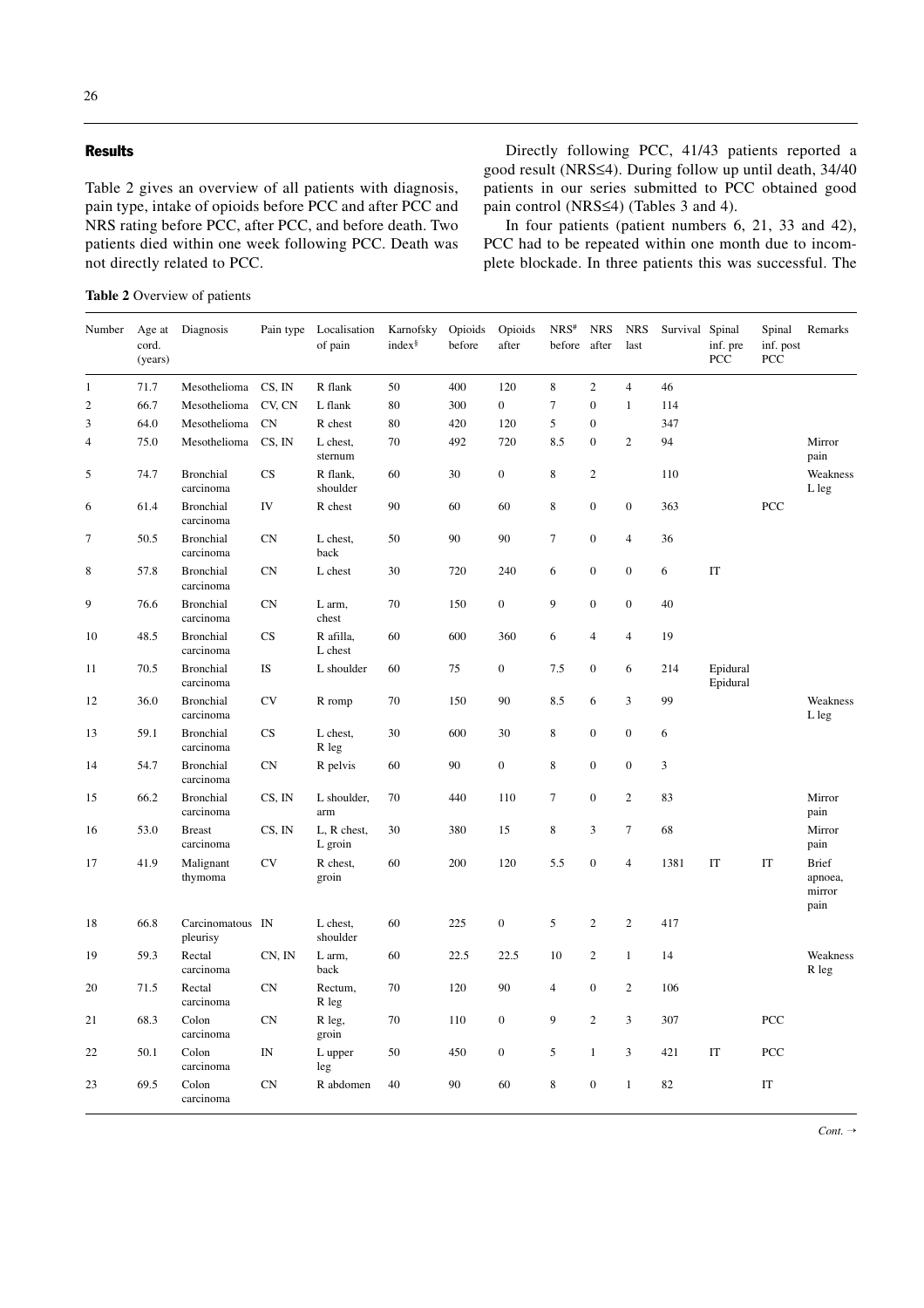| Cont. Table 2 |                            |                                |                          |                         |                                 |                   |                  |                   |                     |                    |          |                           |                            |                               |
|---------------|----------------------------|--------------------------------|--------------------------|-------------------------|---------------------------------|-------------------|------------------|-------------------|---------------------|--------------------|----------|---------------------------|----------------------------|-------------------------------|
| Number        | Age at<br>cord.<br>(years) | Diagnosis                      | Pain type                | Localisation<br>of pain | Karnofsky<br>index <sup>§</sup> | Opioids<br>before | Opioids<br>after | $NRS^*$<br>before | <b>NRS</b><br>after | <b>NRS</b><br>last | Survival | Spinal<br>inf. pre<br>PCC | Spinal<br>inf. post<br>PCC | Remarks                       |
| 24            | 54.0                       | Colon<br>carcinoma             | <b>CN</b>                | L leg,<br>sacrum        | 80                              | 120               | $\mathbf{0}$     | $\tau$            | $\boldsymbol{0}$    | $\overline{4}$     | 298      |                           | IT                         |                               |
| 25            | 82.7                       | Colon<br>carcinoma             | CS                       | L flank,<br>ribs        | 70                              | 440               | 120              | 9                 | $\boldsymbol{0}$    | 4.5                | 255      |                           |                            |                               |
| 26            | 71.9                       | Prostate<br>carcinoma          | CS                       | L leg                   | 60                              | 120               | 120              | 8                 | $\boldsymbol{0}$    | $\boldsymbol{0}$   | 8        |                           |                            | Temporary<br>confusion        |
| 27            | 85.8                       | Prostate<br>carcinoma          | <b>CN</b>                | L sacrum                | 30                              | $\boldsymbol{0}$  | $\boldsymbol{0}$ | $\tau$            | $\mathbf{1}$        | $\overline{4}$     | 61       | IT                        |                            |                               |
| 28            | 61.6                       | Prostate<br>carcinoma          | CV, IN                   | L leg,<br>shoulder      | 50                              | 90                | 30               | 8                 | $\boldsymbol{0}$    |                    | 191      |                           |                            |                               |
| 29            | 66.7                       | Bladder<br>carcinoma           | $\ensuremath{\text{IN}}$ | L groin                 | 70                              | 60                | 24               | 9                 | $\overline{3}$      | $\mathbf{2}$       | 18       |                           |                            |                               |
| 30            | 60.1                       | <b>Bladder</b><br>carcinoma    | $\text{IN}{}$            | R back,<br>leg          | 40                              | 510               | 510              | 9                 | $\boldsymbol{0}$    | $\,$ 8 $\,$        | 10       |                           | IT                         | Mirror<br>pain                |
| 31            | 54.4                       | Endometrial<br>carcinoma       | IS                       | L leg,<br>flank         | 40                              | 135               | 90               | 9                 | $\boldsymbol{0}$    | $\mathbf{1}$       | 130      |                           | IT                         | Opioid<br>withdrawal          |
| 32            | 60.6                       | Penile<br>carcinoma            | CN                       | L chest,<br>upper leg   | 60                              | 90                | $\boldsymbol{0}$ | 5                 | $\boldsymbol{0}$    | $\boldsymbol{0}$   | 22       |                           |                            | Weakness<br>R arm             |
| 33            | 63.6                       | Melanoma                       | CS, IN                   | L leg,<br>groin         | 60                              | 240               | 120              | 6                 | $\boldsymbol{0}$    | 6                  | 108      |                           | IT, PCC                    |                               |
| 34            | 53.0                       | Melanoma                       | IN                       | L leg,<br>arm, back     | 80                              | 210               | 60               | $\tau$            | $\boldsymbol{0}$    |                    | 39       |                           |                            |                               |
| 35            | 29.3                       | Melanoma                       | CS, IN                   | L knee,<br>flank        | 60                              | 127               | 90               | 7                 | $\boldsymbol{2}$    | $\mathbf{1}$       | 111      |                           |                            | Weakness<br>R leg             |
| 36            | 55.7                       | Plasmocytoma CN, IN            |                          | R flank,<br>chest       | 90                              | 270               | 60               | 3                 | $\boldsymbol{0}$    | $\tau$             | 151      |                           |                            | Mirror<br>pain                |
| 37            | 50.0                       | Nasopharyngeal IN<br>carcinoma |                          | R chest                 | 50                              | 412.5             | 412.5            | $\tau$            | $\overline{4}$      | $\mathbf{1}$       | 41       | IT                        | IT,<br>PCC                 | Mirror<br>pain                |
| 38            | 31.8                       | Non Hodgkin<br>lymphoma        | IN                       | R leg                   | 60                              | 935               | 935              | 8.5               | 6                   | $\tau$             | 25       |                           |                            |                               |
| 39            | 36.7                       | Chondrosarcoma IS, CN          |                          | R leg                   | 40                              | 60                | $\mathbf{0}$     | 8                 | $\overline{4}$      | $\boldsymbol{0}$   | 454      |                           | PCC                        |                               |
| 40            | 57.5                       | Adenocarcinoma* CV             |                          | R flank                 | 90                              | 240               | 60               | 8                 | $\overline{0}$      | $\sqrt{2}$         | 68       |                           |                            |                               |
| 41            | 50.5                       | Adenocarcinoma* CS             |                          | R leg                   | 70                              | 200               | 200              | 6                 | $\boldsymbol{0}$    | 3                  | 27       |                           |                            | <b>Bladder</b><br>dysfunction |
| 42            | 46.2                       | Adenocarcinoma* CS, IN         |                          | R hip,<br>leg           | 60                              | 180               | 180              | $\overline{4}$    | $\mathbf{2}$        | 9                  | 177      |                           | PCC                        |                               |
| 43            | 58.3                       | Hepatic<br>carcinoma           | IV                       | L ribs,<br>head         | 60                              | 190               | 120              | 8                 | $\overline{c}$      | 5                  | 24       | Epidural                  |                            |                               |

§Karnofsky index (100=no complaints, 0=dead)

#NRS (0=no pain, 10=pain as bad as imaginable)

\*Unknown localisation primary tumour

*C*, continuous; *I*, Incidence pain; *S*, somatic; *V*, visceral; *N*, neuropathic; *R*, right; *L*, left; *morphine*, morphine equivalents in milligrams; *survival*, survival in days after PCC; *epidural*, continuous epidural infusion; *IT*, continuous intrathecal infusion

| <b>Table 3</b> Mean and median NRS scores |
|-------------------------------------------|
|-------------------------------------------|

**Table 4** Opioid use in morphine equivalents in milligrams

| Results              | Median       | Range      | Mean   | <b>SD</b> | Results              | Median | Range        | Mean  | SD.   |
|----------------------|--------------|------------|--------|-----------|----------------------|--------|--------------|-------|-------|
| NRS before PCC       | 8            | $3 - 10$   | 7.19   | 1.6       | Before PCC           | 190    | $0 - 935$    | 252.2 | 209.0 |
| NRS after PCC        | $\mathbf{0}$ | $0 - 6$    | 1.10   | 1.7       |                      |        |              |       |       |
| Reduction $p=0.0001$ | 6            | $2 - 9$    | 6.09   | 2.1       |                      |        |              |       |       |
| NRS final            | ↑            | $0 - 9$    | 2.90   | 2.5       | After PCC            | 60     | $0 - 935$    | 125.1 | 194.2 |
| Reduction $p=0.0001$ | 5            | $-5-9$     | 4.30   | 3.3       |                      |        |              |       |       |
| Survival, days       | 83           | $3 - 1381$ | 153.00 | 230.0     | Reduction $p=0.0001$ | 75     | $-228 - 570$ | 127.1 | 157.4 |
|                      |              |            |        |           |                      |        |              |       |       |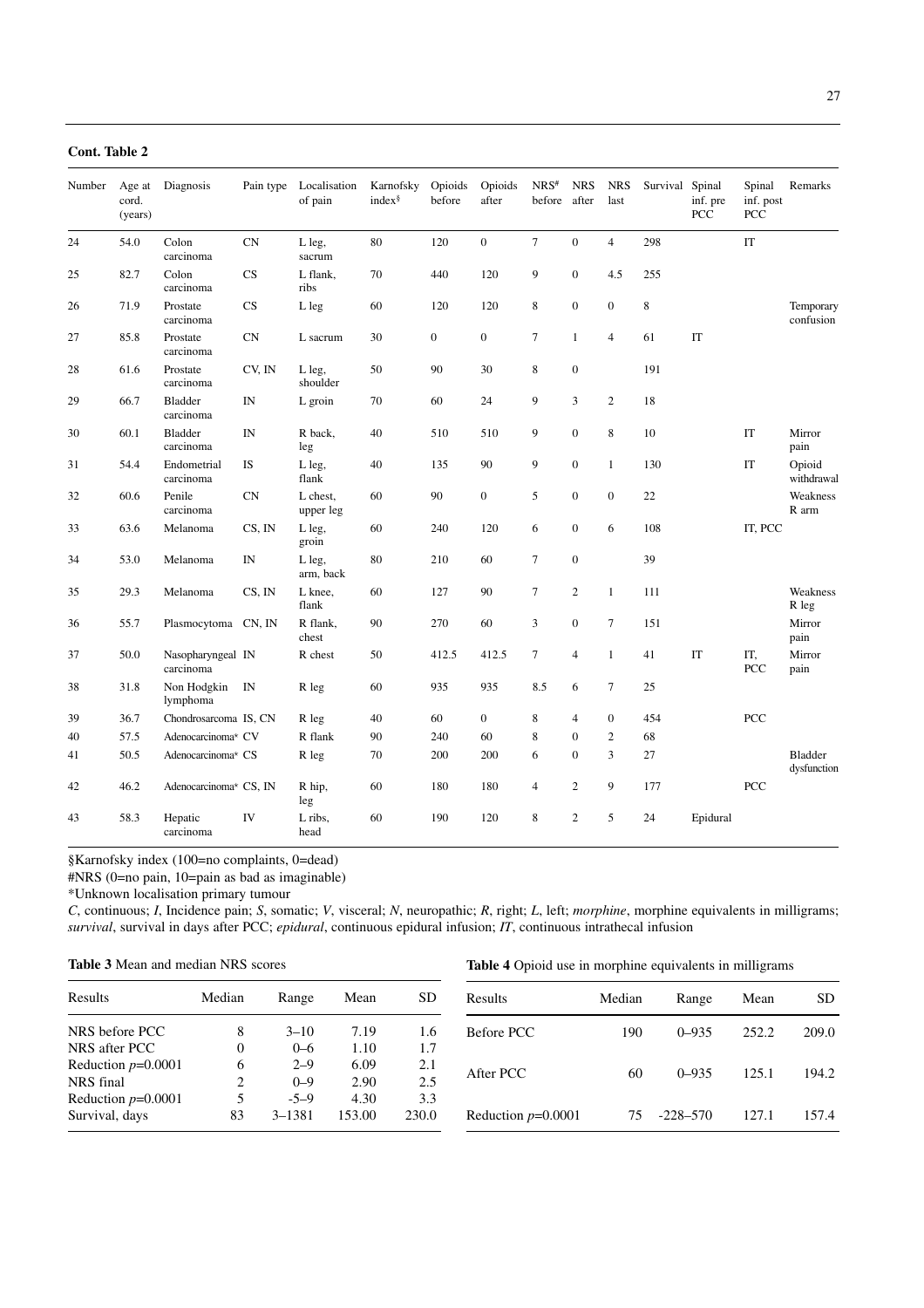| <b>Table 5</b> Complications (n) |  |  |  |  |  |  |  |  |
|----------------------------------|--|--|--|--|--|--|--|--|
|                                  |  |  |  |  |  |  |  |  |
|                                  |  |  |  |  |  |  |  |  |
|                                  |  |  |  |  |  |  |  |  |
|                                  |  |  |  |  |  |  |  |  |
|                                  |  |  |  |  |  |  |  |  |

other patient (patient number 33) was treated with continuous intrathecal infusion with morphine and bupivacaine. Pain relief remained problematic until death. In three patients (patient numbers 22, 37 and 39), PCC was carried out bilaterally with good results and no complications.

The interval between the two interventions was at least 2 weeks.

Previous to PCC in five patients (numbers 8, 17, 22, 27 and 37) pain was treated by continuous intrathecal infusion with inadequate results. In two patients (number 17 and 37) the infusion was continued following PCC. Following PCC, five other patients (numbers 17, 23, 24, 30 and 31) were treated with additional continuous intrathecal infusion.

### Complications

One patient had a permanent partial loss of muscle power in his ipsilateral lower limb. All other complications were transient and had minimal impact on the well-being of the patient (Table 5).

#### **Discussion**

This study underlines the fact that PPC can be a valuable additional therapy for the control of severe unilateral cancer pain below the C5 level not amenable to other therapeutic measures, even when treated with continuous spinal infusion of opioids and local anaesthetics. Although complications are mostly transient, the possibility of a permanent lesion cannot be ruled out, as one patient in our series shows. In his case, at electrical stimulation the spinothalamic tract appeared to be localised very closely to the corticospinal motor tract. Inadvertently, interruption of the spinothalamic tract by a radiofrequency lesion here resulted in partial damage of the corticospinal tract.

Pain in patients with advanced aggressive cancer can pose a formidable challenge to the physician. The prevalence of a mixture of somatic, visceral and neuropathic pain types necessitates a tailored and individualised pain therapy [5]. Treatment of patients with complicated pain syndromes requires a multimodal therapeutic approach including causal and symptomatic aspects. Symptomatic therapy also includes supportive measures, paying close attention to the psychosocial and spiritual needs of the patient and her/his relatives.

Drug treatment for cancer pain is still the mainstay of the symptomatic therapy. Studies show that the application of the WHO guidelines and co-analgesics results in good pain relief in 80% of patients [5]. In the remaining 20%, oral drug therapy does not provide adequate pain relief.

When the predominant pain is located unilaterally in such cases, PCC can be a good option.

PCC is not a panacea, but in selected cases its effect is paramount for achieving acceptable pain relief.

It should be emphasised that prior to PCC all our patients were in severe pain, irresolvable with the current analgesic therapy they had received so far. PCC was judged to be a last resort to achieve control of pain.

The use of sedation still allowing communication between the patient and the doctor during PCC is judged to be an important step forward. The administration of remifentanil creates a certain "emotional detachment" for the patient and results in far better acceptance of the procedure. When the patient experiences relief and comfort this circumstance creates a quiet and relaxed atmosphere in the operating theatre. Before using this type of sedation, patients were often anxious and sometimes in severe distress. This situation was worsened when maintenance of the recumbent position for longer periods became problematic.

In all patients suffering from an aggressive form of cancer, various pain sites were present, located on bilateral locations of the body. Therefore in virtually all cases non-opioids such as acetaminophen and NSAIDs were continued following successful PCC. As opioids can contribute to the patients' sense of well-being, dosages were only gradually tapered and in most cases opioids were continued until death. The use of antidepressants and anticonvulsants was stopped following the control of neuropathic pain.

Despite PCC, it was sometimes necessary to continue intrathecal infusion or to start a continuous intrathecal infusion. It is our firm impression that without the availability of PCC all the patients of this series would have suffered from severe pain (NRS 7 and up) until death, finally requesting sedation.

The complication rate in our series was low and is in accordance with reports in the literature [6–8].

Mirror pain was the most often encountered but could be adequately treated with analgesics. The PCC procedure is technically not simple and requires considerable skills of the physician performing the procedure. Only meticulous attention to detail can prevent the occurrence of neurological complications. Especially the interpretation of